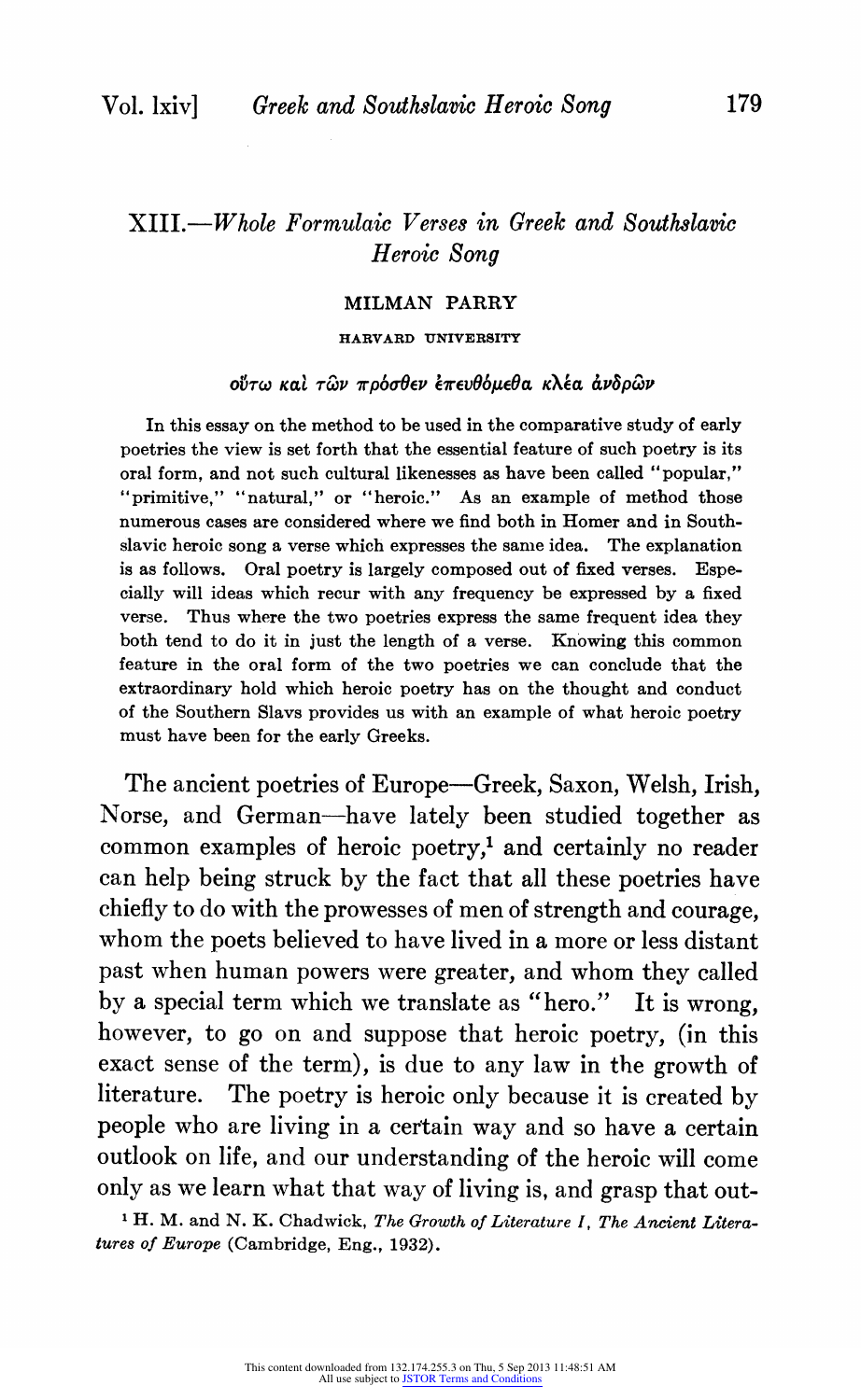look. We find, for example, that cattle-lifting is a common theme in the ancient European poetries, but it is found there because of no law of poetry, but because these peoples happened to live in a way which led them to the stealing of cattle on the one hand and to the practice of poetry on the other. It may seem far-fetched to say that any one has gone so far as to suppose a law of poetry which makes cattle-lifting a common theme at a certain stage in the growth of poetry, and which results in reaving, but still that is implied by those who study the heroic element in early poetry as primarily a literary problem. Its proper study is even more anthropological and historical, and what Doughty tells us about cattle-lifting among the Bedouins<sup>2</sup> is more enlightening, if we are reading Nestor's tale of a cattle raid into  $E$ lis,<sup>3</sup> than is the mere knowledge that the theme occurs elsewhere in ancient poetry.

The critics, groping for the rules by which they should group and separate the varied works of the world's literature, have come to see more or less clearly that literature falls into two great parts, but they have not yet agreed upon the real nature of these two parts, nor upon the terms which should be applied to them. "Heroic" is one of the attempts to find the term for the first part. Others have chosen "popular," or " primitive." "Natural" was one of the first tries, and was given up largely because of the romantic notions of those who sought to apply it, (though it has been revived in a much sounder way in a late study of the psychological processes of poetry).<sup>4</sup> There is surely much truth in each one of these names, but I think that no one of them goes deep enough: in each case there is the failure to see that literature falls into two great parts not so much because there are two kinds of culture, but because there are two kinds of form: the one part of literature is oral, the other written. Until this is grasped we cannot hope for any sound

<sup>2</sup>Arabia Deserta, index s.v. ghrazzu.

3 Iliad xi, 670 ff.

<sup>4</sup> M. Jousse, Le Style oral rythmique et mnémotechnique chez les Verbo-moteurs (Paris, 1925).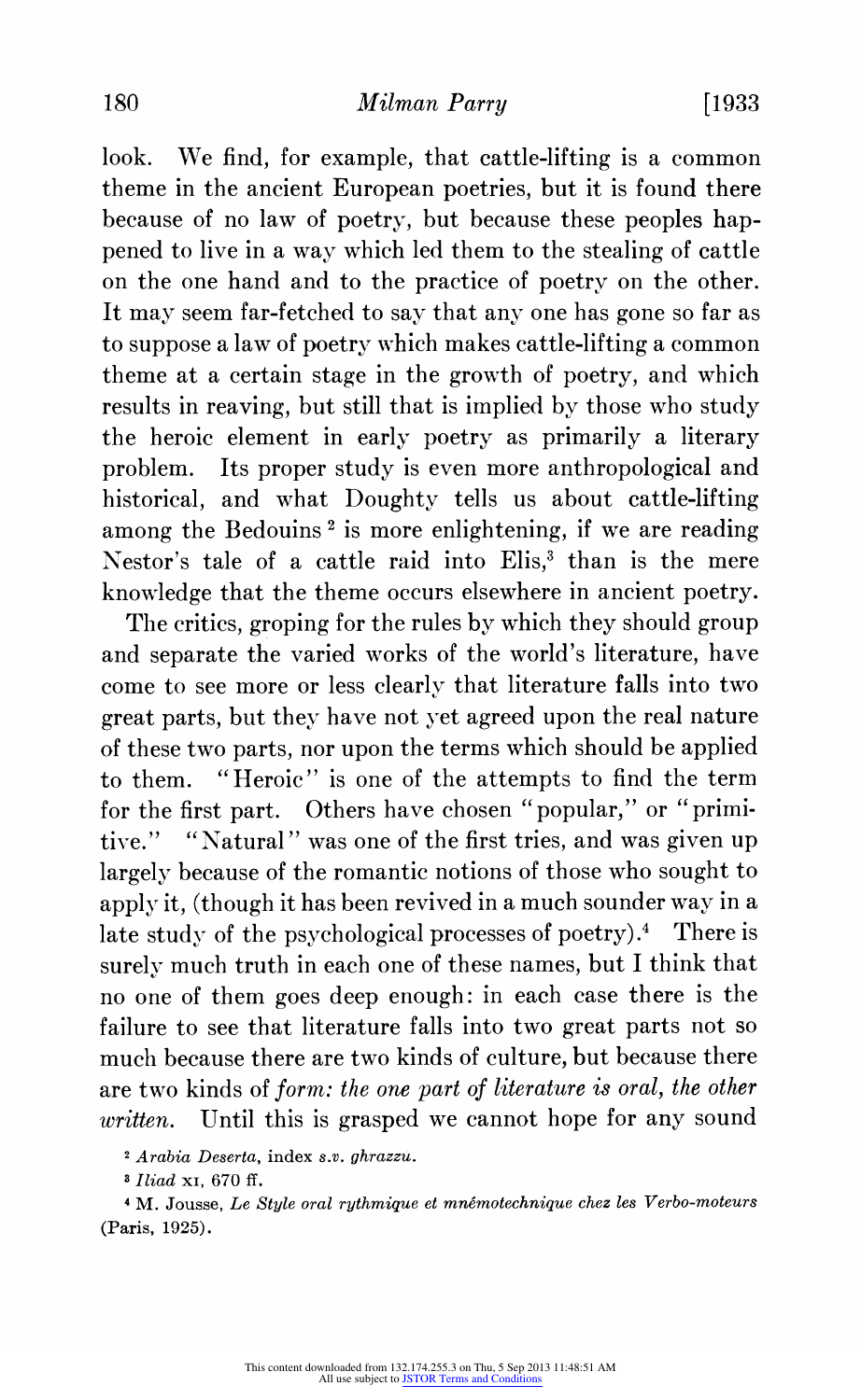method whereby we could use Beowulf, for example, for the better understanding of the Iliad.

The "primitive," the "popular," the "natural" and the "heroic," all hang upon a poetry's being oral. This is not only because of the negative reason that the use of writing is the great cultural happening and brings on a new way of life. That does account for the loss of the *primitive*, (though that tells us little, since the term means only the lack of the new way of life). It also accounts for the growth of a new form of society in which there is no longer any place for the old heroic ideal. But there is also the positive reason why the oral quality is more basic than the other qualities named: oral poetry is formulaic and traditional. The poet who habitually makes his poems without the aid of writing can do so only by putting together old verses and old parts of verses in an old way. Since the verses, and the parts of the verses, and the schemes by which they are put together, are beyond the power of any one man to make, but must be the common creation of a people who all have a right to them, the poetry can well be called popular. The Romantic opinion that the poetry in question was more natural than other poetry was, as we can now see with our greater anthropological knowledge, little more than first fancies about the thought of uncivilized man. When Jousse, however, after dividing poetry into the oral and the written, explains his reasons for thinking the thought of oral poetry the more spontaneous, he is working on much sounder ground: those phrases and verses are kept from one oral poet to another, and from one generation to another, which are most easily remembered and most easily grouped together. In this sense oral poetry really is more natural than written poetry.

Not all oral poetry is heroic. The careful use of this term must exclude not only a great part of the lyric poetry which we usually find side by side with an heroic narrative poetry, but also such a popular and traditional narrative poetry as the Finnish, which rather is magical. These reasons alone make

13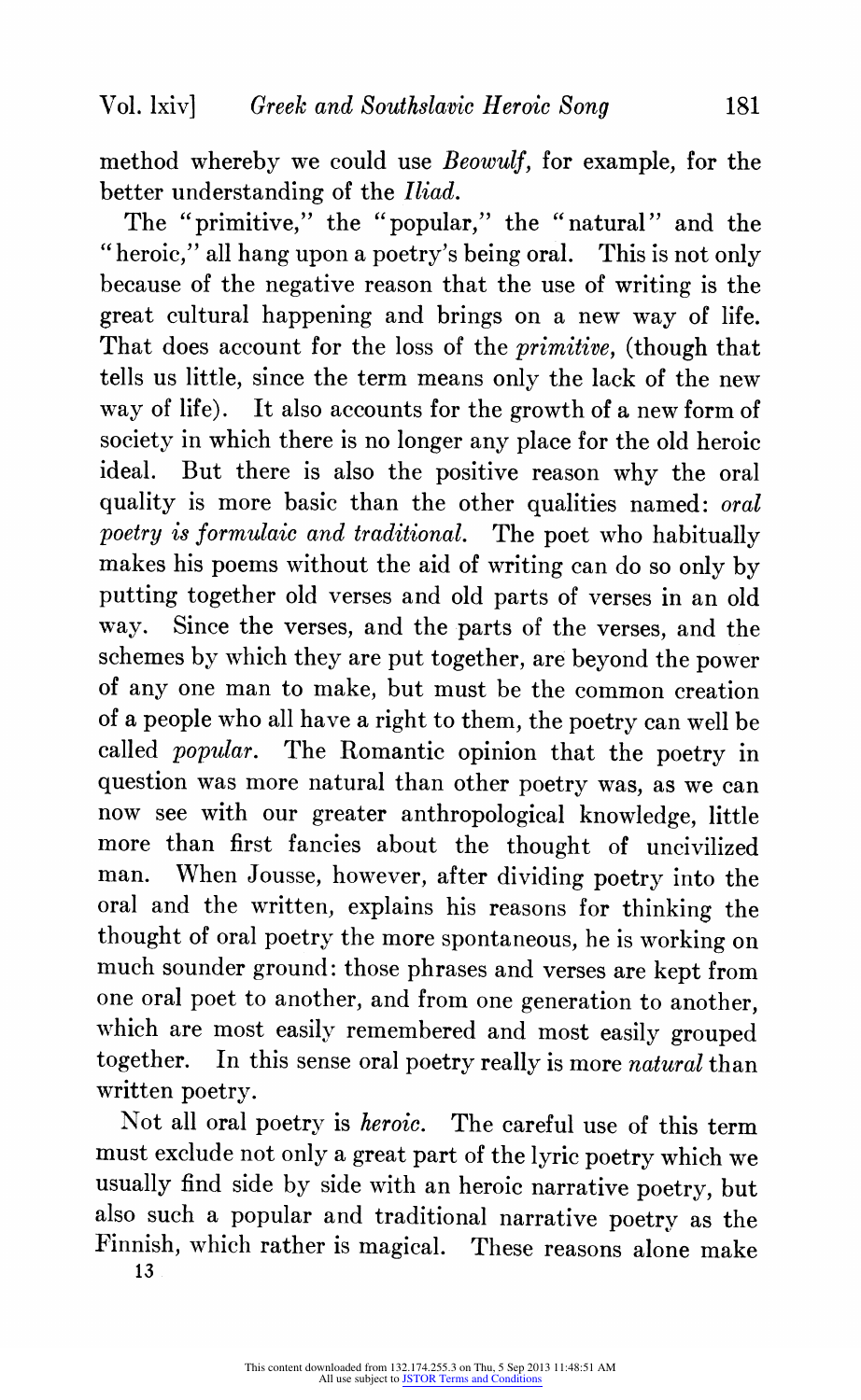182 *Milman Parry* [1933]

the term unsuitable as the term for one of the two great parts of poetry; but it is my wish, in the following pages, to go further and show how the heroic quality of a poetry also hangs upon its being oral, and I shall follow a method which makes use of more than one poetry that I may show how, by starting from the form, we can surely use one poetry for the understanding of another.

\* \*

When one hears the Southern Slavs sing their tales he has the overwhelming feeling that, in some way, he is hearing Homer. This is no mere sentimental feeling that comes from his seeing a way of life and a cast of thought which are strange to him, nor from the fact that the man who is singing to the four notes of a horsehair string calls himself a singer-pjesnik, as the blind poet of the  $Hymn$  to  $A$ pollo called himself an  $\omega\delta\phi$ s, and that he calls his songs *heroic songs—junacke piesme*. When the hearer looks closely to see why he should seem to be hearing Homer he finds precise reasons: he is ever hearing the same ideas that Homer expresses, and is hearing them expressed in phrases which are rhythmically the same, and which are grouped in the same order. The verse forms, of course, are different. The rhythm is falling in both cases, but the Greek has a verse of six feet which are either dactyls or spondees, while the Southslavic has a verse of five feet which is sung either as a spondaic or trochaic whole. Moreover, the rhythmic break in the Greek verse can fall in several placesafter the strong syllable of the third or the fourth foot, or after the second syllable of a third dactylic foot, or after the fourth foot; whereas the Southslavic verse has a single break after the second foot. Yet this difference in the verse form is only a surface difference in the rhythmic likeness of the thought: in both the poetries we find the same idea being stated in just the length of a verse, or in the part of the verse which stretches just from one of the rhythmic breaks to one of the verse ends. I shall deal here chiefly with those cases in which Homer and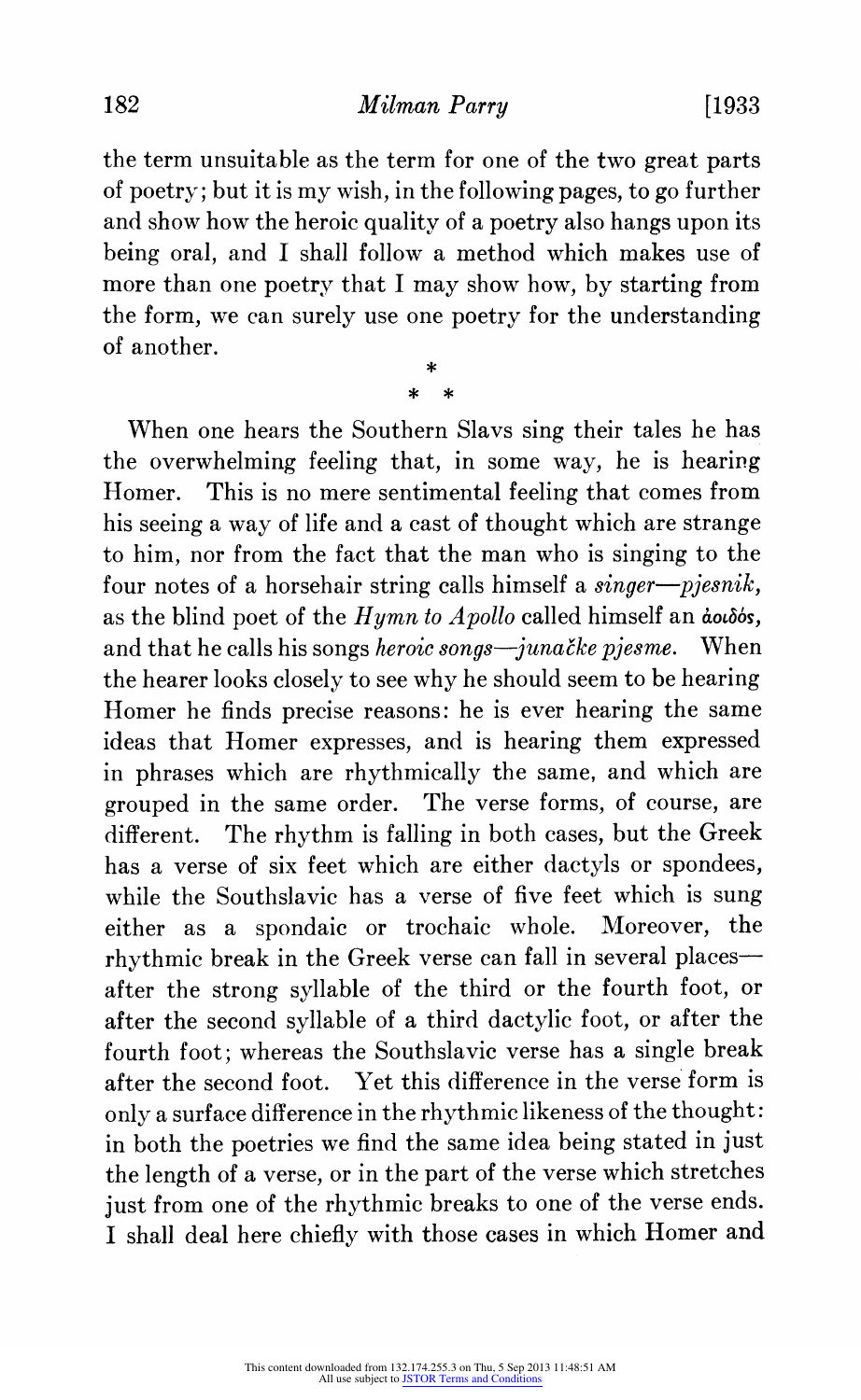the Southslavic singers say what is after all the same thing in just the length of the verse. I might have chosen my Southslavic examples from any part of the large number of printed texts, or even from those which I have collected myself. It seemed better, however, to limit myself to the most famous collection, that which Vuk Stefanov Karajitch made at the beginning of the last century.5

# VERSES BEGINNING AND ENDING DISCOURSE

Like Homer, the Southslavic singer, save in rare and fixed cases, always states the idea so and so answered in just the length of a verse, and in both poetries the verses are made in the same way. The first part is fixed and holds the verb, the second part holds the name of the speaker, which is fitted in with the aid of an epithet. The likeness extends even to the way in which, in the first part of the verse, the pronouns for the two numbers and genders change places. Thus in Homer we have the long series:

|                         |                             | πολύτλας δίος 'Οδυσσεύς (8 times)  |
|-------------------------|-----------------------------|------------------------------------|
| $\tau \dot{\alpha} \nu$ |                             | much enduring divine Odysseus      |
| to him                  |                             | θεά γλαυκώπις 'Αθήνη (14 times)    |
| $\tau \dot{n} \nu$      |                             | the goddess grey-eyed Athene       |
| to her                  | αὖτε προσέειπε<br>$\delta'$ | μέγας κορυθαίολος "Έκτωρ (3 times) |
| $\tau$ oùs              | again spoke                 | great flashing-helmed Hector       |
| to them $(m.)$          |                             | άναξ ανδρών 'Αγαμέμνων (5 times)   |
| $\tau$ às               |                             | the king of men Agamemnon          |
| to them $(f.)$          |                             | Γερήνιος ίππότα Νέστωρ (Κ 168)     |
|                         |                             | the Gerenian horseman Nestor       |

and so on. Altogether there are in the Iliad and Odyssey verses of this sort for 28 different characters.<sup>6</sup> Indeed, the only characters who have not such a verse are those who do not appear often enough for there to be the occasion or need for such a verse, or those whose names cannot, even with the

<sup>5</sup> Srpske Narodne Pjesme. Volumes II-IV, which contain the heroic poems which Karajitch himself edited, were first published in 1823 and 1824 at Leipzig<br>and in 1833 at Vienna. There have been a number of later editions. The latest There have been a number of later editions. The latest is that printed by the Jugoslavian state at Belgrade, 1932. The references in the text are to the volume, the poem, and the verse.

 $6Cf$ . Parry, L'épithète traditionnelle dans Homère (Paris, 1928), 14 f.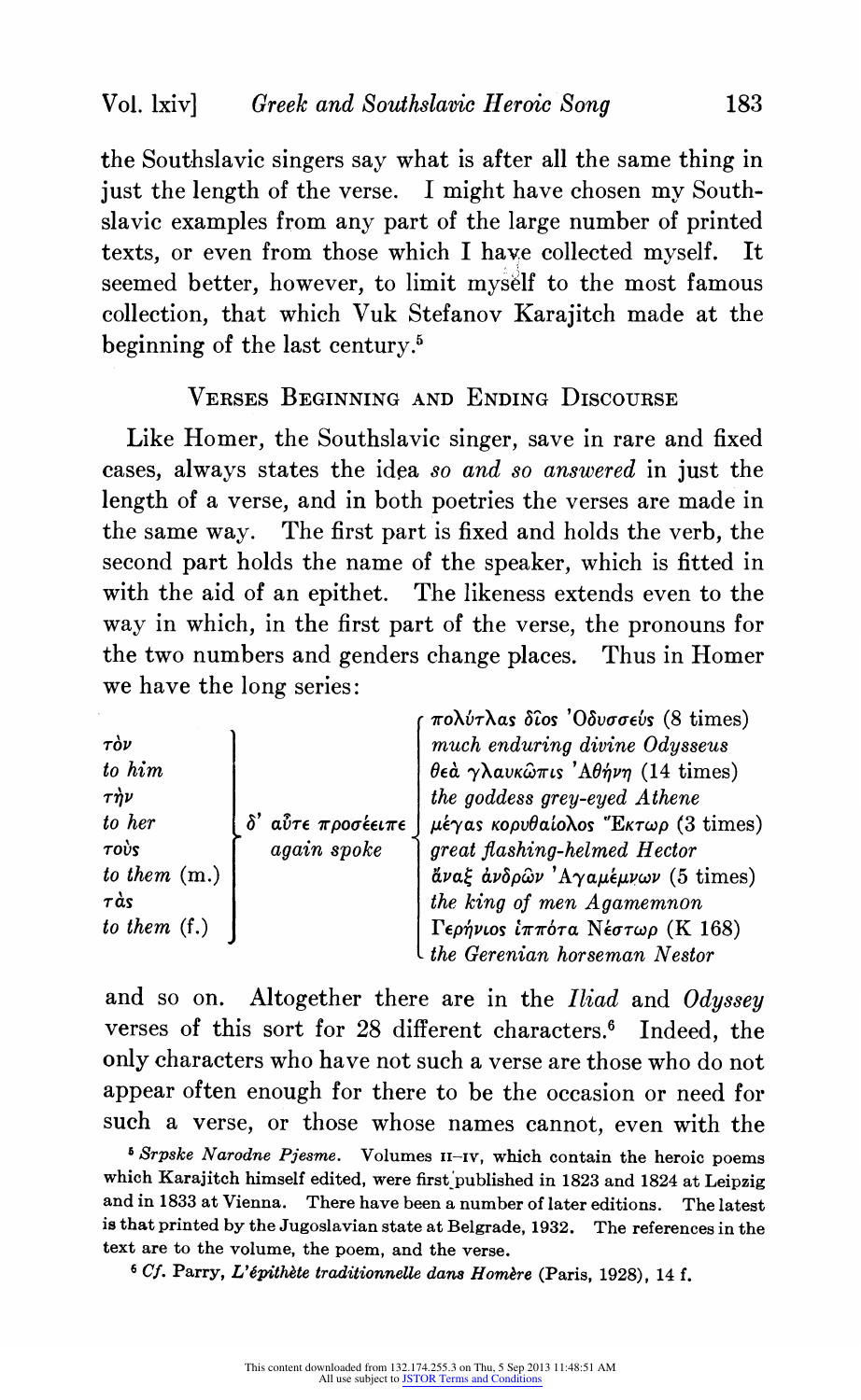epithet, be fitted into the last half of the verse. I now give the like series in Southslavic poetry:

|      |                                                             | nahod Simeune (II, 13, 54)<br>the foundling Simeon                                   |
|------|-------------------------------------------------------------|--------------------------------------------------------------------------------------|
|      | $\begin{array}{c} \text{njem} \\ \text{to him} \end{array}$ | Todore vezire (II, 28, 19)                                                           |
|      |                                                             | Theodore the high counselor                                                          |
| Veli | njojzi                                                      | Miloš čobanine (II, 28, 158)                                                         |
| Said | to her                                                      | Milosh the shepherd                                                                  |
|      | njima                                                       | srpski car Stjepane (II, 28, 382)                                                    |
|      | to them                                                     |                                                                                      |
|      |                                                             |                                                                                      |
|      |                                                             | the Serbian emperor Stephen<br>Kraljeviću Marko (11, 55, 277)<br>the king's son Mark |

In giving the Greek series I stated the number of times the verse is found in Homer, and mentioned the number of such verses for different characters. There is no point in doing so for the Southslavic system, for here we are not limited as in Greek heroic poetry to a small vestige. It is possible to find in the Serbian texts, and if not in them, in the poetry as it is still sung, as many examples as one wishes of any given verse, and as many different verses of the type as one wishes.<sup>7</sup>

Both poetries have more than one verse for the idea in question. Homer, for example, has another series:

| $\tau \dot{\mathsf{o}} \nu$ | $\int \pi \mathbf{o} \lambda \dot{v} \tau \lambda \mathbf{a} s$ δίος 'Οδυσσεύς (3 times)                                                      |
|-----------------------------|-----------------------------------------------------------------------------------------------------------------------------------------------|
|                             | him $\delta'$ $\eta$ μείβετ' έπειτα   much suffering divine Odysseus                                                                          |
|                             | $\tau \dot{\eta} \nu$ answered then $\eta \tau$ $\delta \dot{\alpha} \rho \kappa \eta s$ $\delta \dot{\alpha} \delta s$ 'Axindress' (2 times) |
| her                         | swift-footed divine Achilles                                                                                                                  |

and so on for 27 other characters. The Southslavic poets have:

Boško Jugoviću (11, 44, 58) Al' govori  $\int$  Boshko Yugovitch But spoke  $\left\{ \right.$  sluga Milutine (II, 44, 154) l the squire Milutin

7 This does not mean to say that the same verses could be found in an identical form in any desired number. While this is true of a great number of the whole formulaic verses in the texts of Karajitch, other such verses have more or less different forms in different regions, and to a less extent, at different times: a study of these differences will furnish us with conclusions which will bear directly on early Greek heroic poetry. In the present pages, however, we are concerned only with the existence of given types of verses, and these are common to the Southslavic poetry as a whole.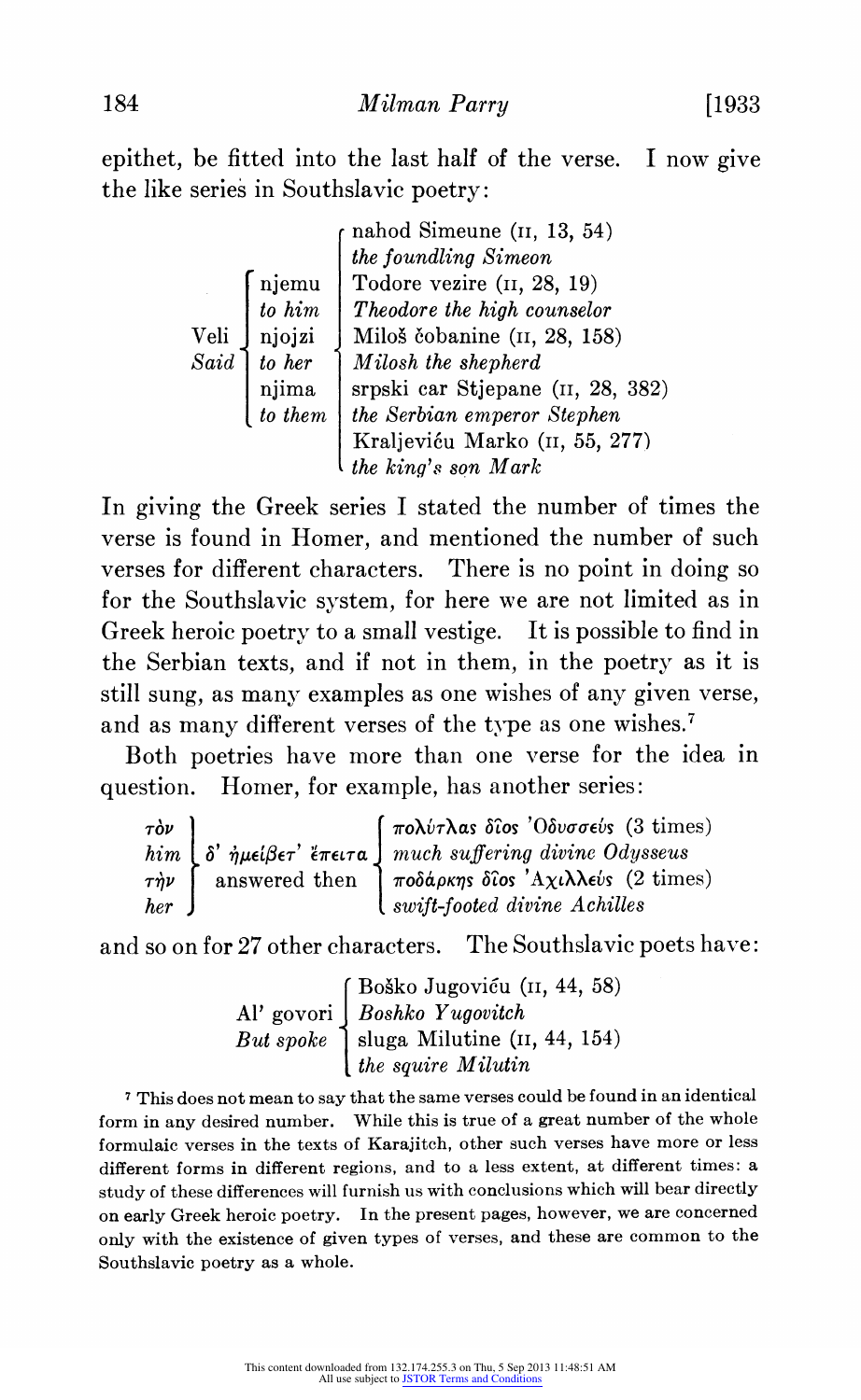These different verses are needed to provide variety in the style as the talk passes back and forth, and both Homer and the Southslavic poets have still others of the same form.

But the poets must also have a way of beginning a conversation. This must be done in a much greater variety of ways, since the way in which the statement is made must depend largely upon the way in which the action leads up to the speaking. If both the speaker and the person spoken to are clear in the hearer's mind Homer uses the verse:

> καί μιν φωνήσας έπεα πτερόεντα προσηύδα (49 times) And addressing him he spoke winged words

This in Southslavic is:

Pak mu poče tiho govoriti (II, 44, 50) And quietly she began to speak to him.

The word *quietly* in the one poetry has become as conventional as winged in the other. If the speaker is known, but not the person spoken to, we find such a series as:

 $\int$  ă $\rho$ ' E $\tilde{v}$ μαιον  $\Big)$ ał $\psi$ a δ' ] to Eumaeus [ ἔπεα πτερόεντα προσηύδα (twice) | And straightway | 'A $\theta$ ηναίην | he spoke winged words (3 times) to Athena J

and so on. This is like the Southslavic:

F svoj gospodi srpskoj (ii, 49, iii, 14) Pa govori  $\int$  to his Serbian nobility And he spoke | srpskom car Stjepanu (11, 28, 677) to the Serbian emperor Stephen

Or the poet may wish to tell both who speaks and to whom he speaks:

 $\begin{bmatrix}\n\breve{a}\rho' & I\breve{b}a\hat{c}ov\n\end{bmatrix}$  (κρείων 'Αγαμέμνων (Η 405) καὶ τότ'  $\big\}$  to Idaeus  $\big\downarrow$  προσέφη  $\big\}$  royal Agamemnon  $\big\downarrow$ And then  $\vert$  'A $\pi$ όλλωνa  $\vert$  spoke  $\vert$  νεφελη $\gamma$ ερέτα Zεύs (twice) to Apollo  $\int$  (cloud-gathering Zeus)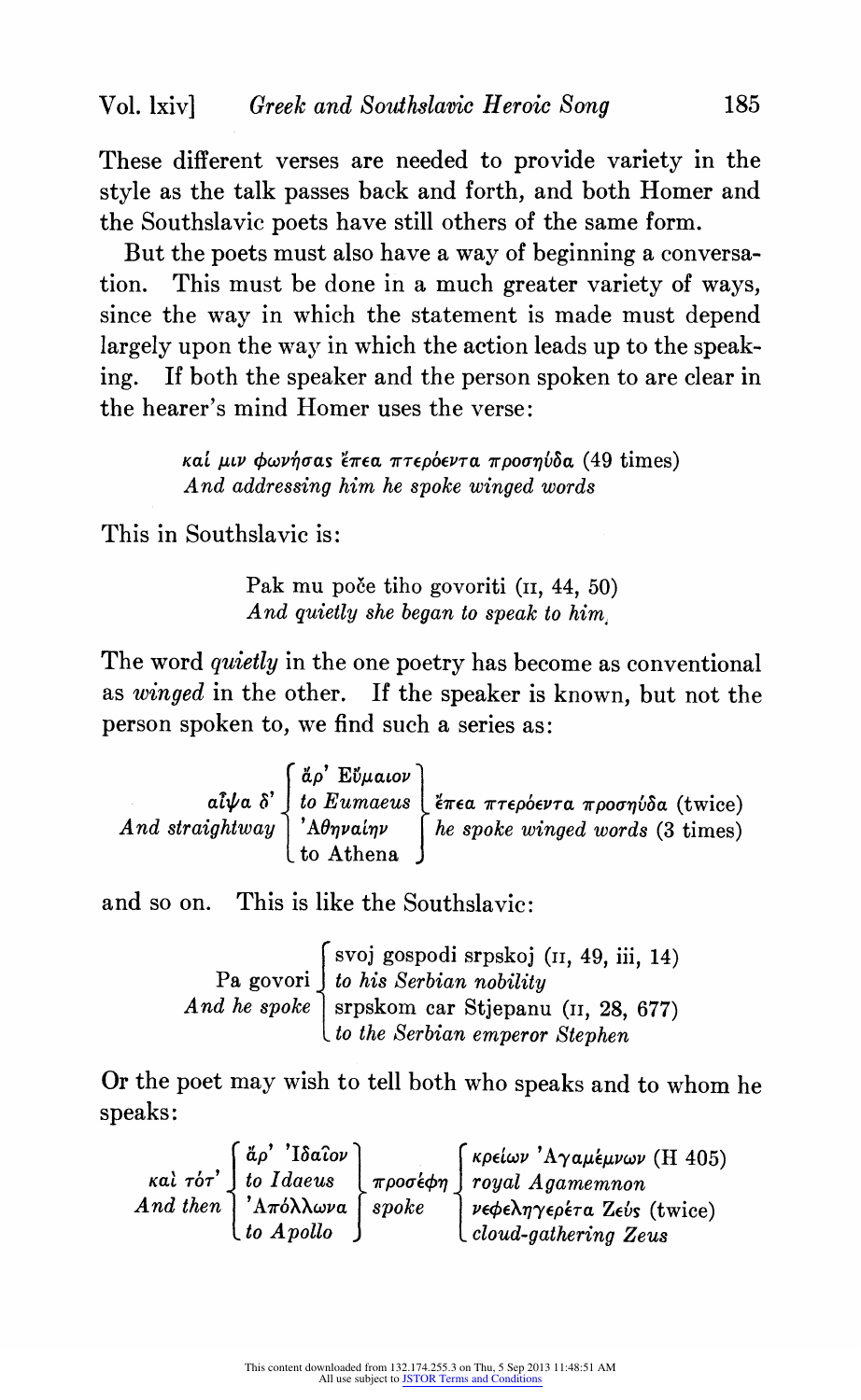Simo gospodi kraljici (II, 13, 143) Simeon to the royal queen Reče | fostariloj majci (11, 55, 79)  $Said \left[$  Marko to his aged mother  $\textit{Mark} \ \ \big|$  Ljutici Bogdanu (II, 38, 108) to Lyutitsa Bogdan

Homer has a type of verse in which he tells the mood of the speaker:

|  | $\int \pi$ όδαs ἀκὺs 'Αχιλλεύs (4 times)<br>τὸν δ' ἄρ' ὑπόδρα ἰδὼν προσέφη $\int$ swift-footed Achilles |
|--|---------------------------------------------------------------------------------------------------------|
|  | To him, scowling, spoke   κρατερός Διομήδης (3 times)                                                   |
|  | $\lfloor$ mighty Diomede                                                                                |

Here there is a certain difference. The shortness of the Southslavic verse does not allow it to say so much. The thought of the Homeric verse will be stated simply as

> Ražljuti se Miloš Voinovič (II, 28, 419) This angered Milosh Voinovitch

or more fully in two verses:

Ražljuti se Kraljeviću Marko, Pa govori Novaku kovaču (II, 66, 152-153)

This angered the king's son Mark, And he spoke to Novak the smith

But the rhythmic effect of the verses is the same in both languages. The thought still begins and ends with the verse, and the rhythmic pattern of the Homeric verse with its two clauses separated by the verse-break is little different from that of the two clauses separated into two verses.

The verses which begin speech are by far the most common type of verse in the two poetries, but the likeness in the style of discourse goes even further. Homer very often begins the speech itself with a set verse of address:

> 'Ατρείδη κύδιστε, άναξ ανδρών 'Αγαμεμνον (8 times) Son of Atreus, most glorious king of men Agamemnon!

Tυδείδη Διόμηδες, έμωι κεχαρισμένε θυμωι (3 times) Son of Tydeus, Diomede most pleasing to my heart!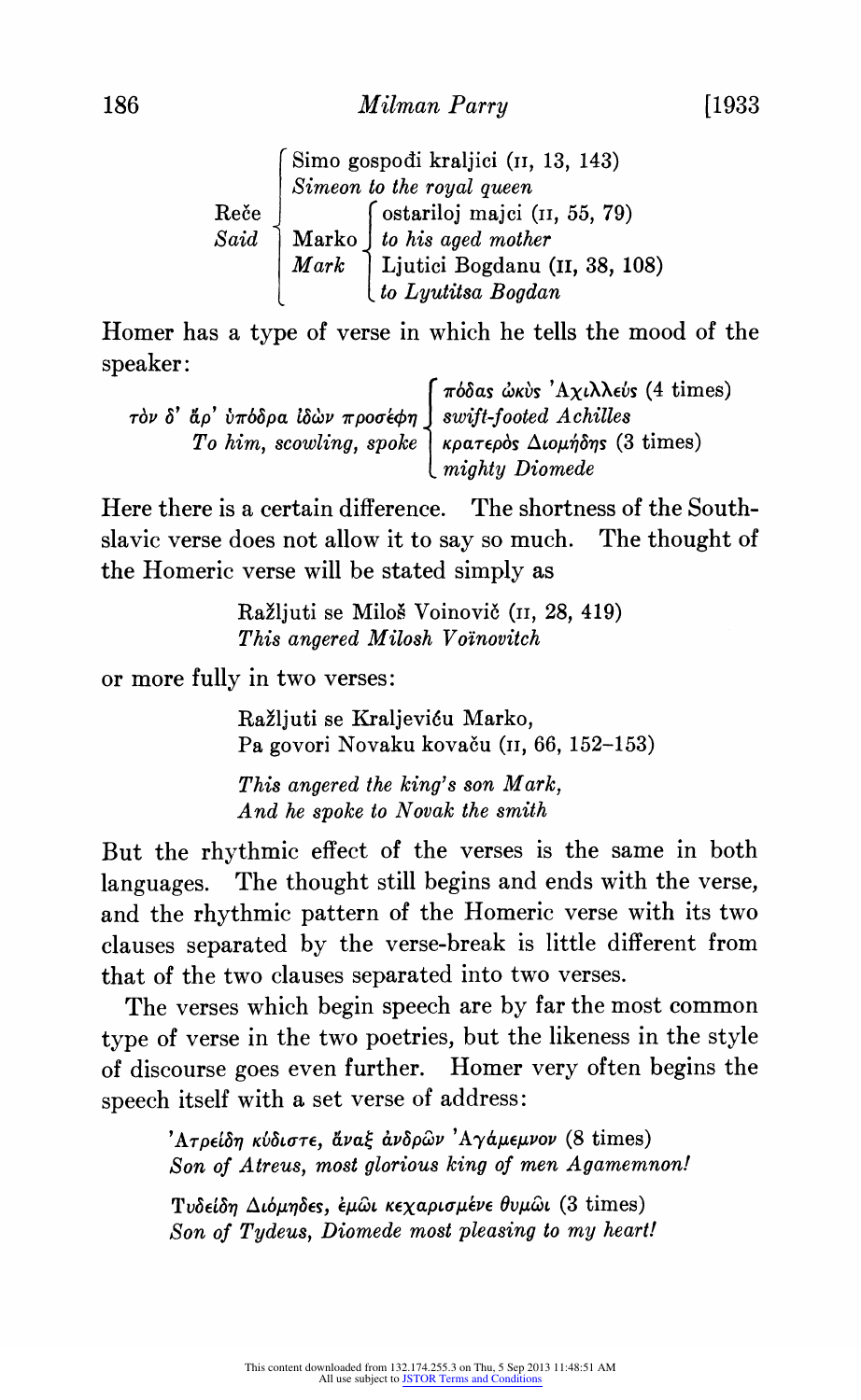$\hat{\omega}$  πάτερ ήμέτερε Κρονίδη, ύπατε κρειόντων (4 times) 0 our sire, Cronus' son, loftiest of monarchs!

The Southslavic singers follow the same practice:

Car Lazare, srpska kruno zlatna! (ii, 44, 4) Emperor Lazarus, Serbia's crown of gold!

Pobratime, Kraljeviću Marko! (n. 73, 21) My comrade, Mark the king's son!

O naš babo, stari Jug Bogdane! (II, 31, 122) O our father, old Yug Bogdan!

Of a like sort is the following type of verse:

| <i>κέκλυτέ μευ</i> $\begin{cases} T \rho \hat{\omega}$ es καί Δάρδανοι ήδ' <i>επίκουροι</i> (4 times)<br><i>Kέκλυτέ μευ</i> $\begin{cases} you Trojans and Dardanians and allies!$<br><i>Hear me</i> $\begin{cases} \pi \hat{\omega}$ ντες τε θεοί πασαί τε θέαιναι (twice)<br>all you gods and all you goddesses! |
|--------------------------------------------------------------------------------------------------------------------------------------------------------------------------------------------------------------------------------------------------------------------------------------------------------------------|
| $\text{Cujete li} \begin{cases} \text{sva srpska gospodol (II, 34, 53)} \\ \text{all you Serbian lords!} \\ \text{Heart me} \\ \text{gospodo latinska (II, 36, 102)} \\ \text{you lords of the Latins!} \end{cases}$                                                                                               |

Finally, the poets in both languages have verses which they use when speech is ended, either to tell the effect of the speech, or what was done right afterwards:

| $air$ λολύτλας δίος 'Οδυσσεύς (θ 446)<br>αύτ άρ έπελ τό γ' ἄκουσε   much enduring divine Odysseus<br>But when this was heard by   Ποσειδάων ένοσίχθων (twice)<br>Poseidon the earth-shaker               |
|----------------------------------------------------------------------------------------------------------------------------------------------------------------------------------------------------------|
| <b>Kad to začu</b> $\begin{cases} \text{Pecirep} \text{ Lazarus } (iv, 7, 300) \\ \text{Lazarus } \text{Petsirep} \\ \text{bego Zotovića (rv, 22, 29)} \\ \text{bego Zotovića (rv, 22, 29)} \end{cases}$ |

 $\hat{\omega}$ s έφατ' εὐχόμενοs, τοῦ δ' ἔκλνε Φοῖβος 'Απόλλων (3 times) So he spoke in prayer, and he was heard by Phoebus Apollo

> Boga mole, i umoliće ga (IV, 8, 163) They prayed to god, and won their prayer

 $\hat{\eta}$  ρα, και αμπεπαλών προίει δολιχόσκιον έγχος (9 times) He spoke, and brandished and hurled his long-shadowing spear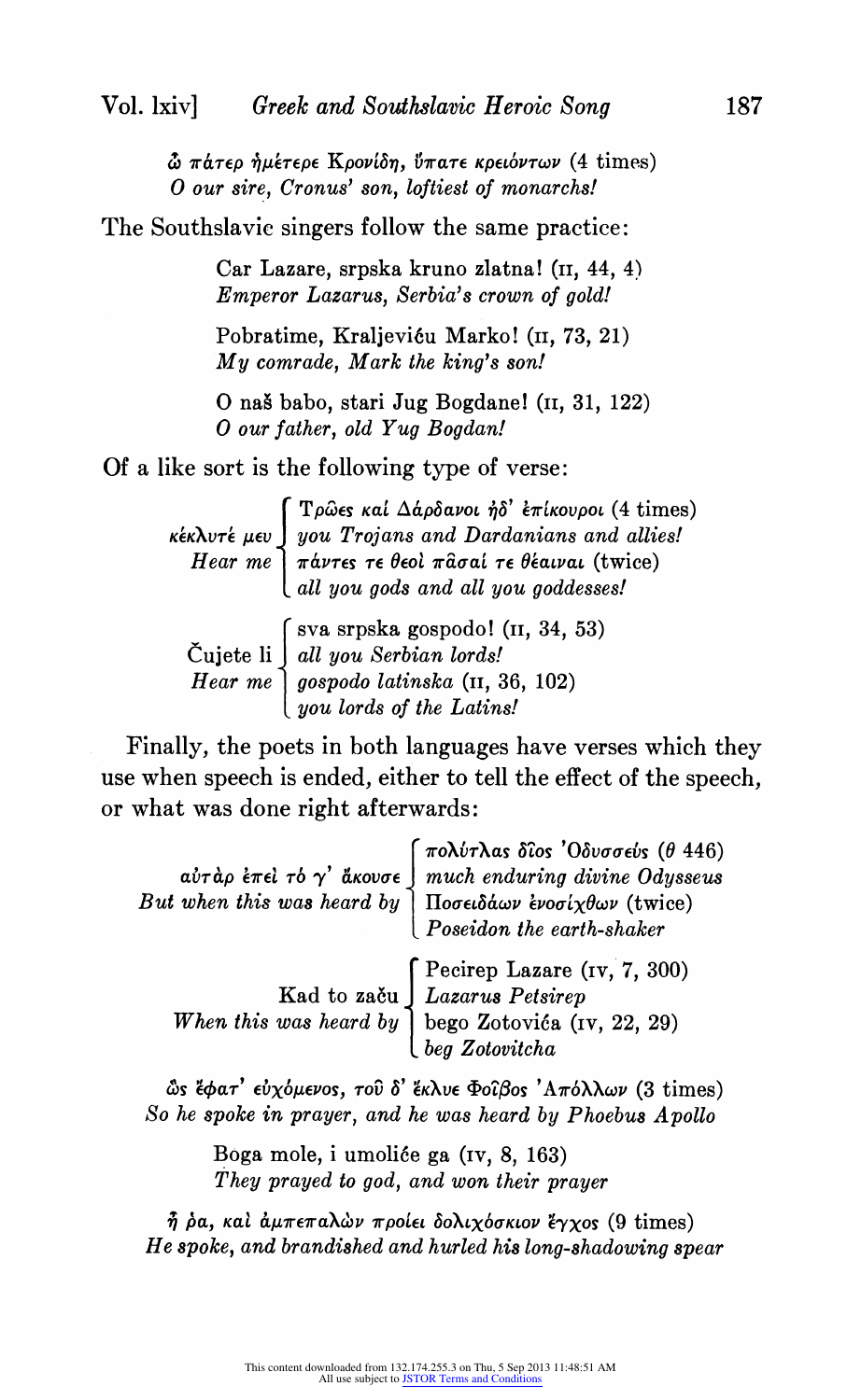To mu reče, bojno koplje pušti (II, 43, 617) So he spoke to him, and hurled his battle spear

 $\mathring{\omega}$ s apa μιν είπόντα τέλος θανάτοιο κάλυ $\mathcal{V}$ εν (twice) So he spoke, and the end of death came over him

> To izusti, laku dusu pusti (ii, 32, 64) So he spoke, and gave up the lightsome soul

As a last example of the verses used in discourse I would call attention to a certain formal manner of putting and answering questions:

άλλ' άγε μοι τόδε είπε και ατρεκέως κατάλεξον (α  $169 + 16$  times) But come, tell me this, and relate it to me truly τοιγάρ έγώ τοι ταῦτα μαλ' άτρεκέως άγορεύσω (α 17 $9+3$  times) Indeed I shall relate this to you truly Sto te pitam, pravo da mi kazes (ii, 31, 8) What I ask you, truly do you tell me Kad me pitas, pravo da ti kazem (ii, 31, 23)

When you ask me, truly must I tell you

VERSES TELLING OF THE MOVEMENT OF TIME

After the verses beginning and ending speech the like verses in the two poetries which are most noticeable are those which mark the progression of time. Most frequent of all is the following:

 $\hat{\eta}$ μος δ' ήριγένεια φάνη ροδοδάκτυλος 'Hώς (21 times) When appeared the early-born rosy-fingered dawn

> Kad u jutru jutro osvanulo (ii, 5, 54) When on the morn the morning dawned

Each verse in Homer which tells the time of day could be paralleled from the Southslavic. I quote only the following:

> δύσετό τ' ήέλιος, σκιόωντό τε πάσαι άγυιαί (7 times) And the sun set, and all the ways grew dark

Danak prode, tavna noćca dođe (II, 42, 138) The day passed, the somber night came on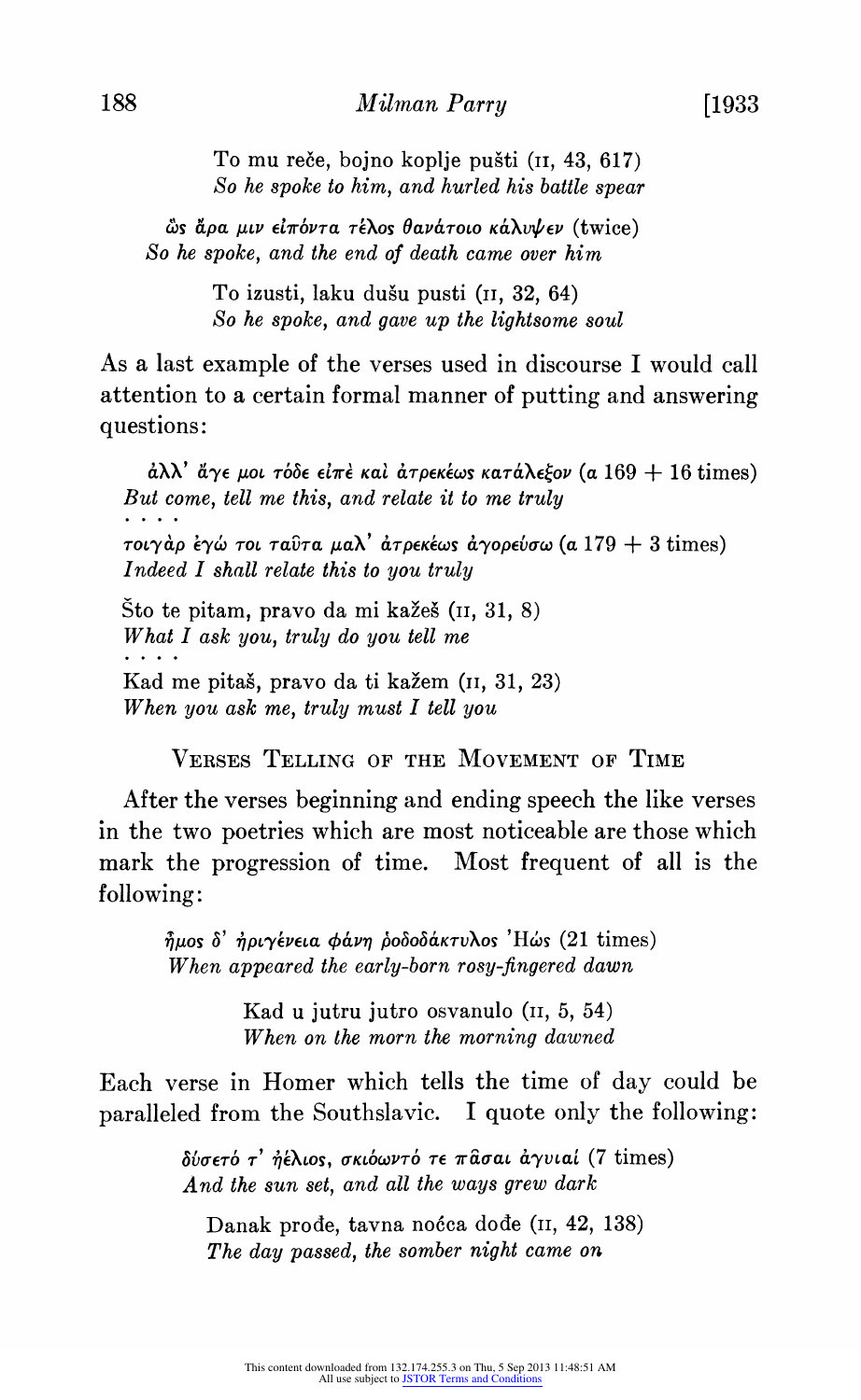$\hat{n}$ μος δ' ήέλιος κατέδυ και έπι κνέφας  $\hat{n}$ λθε (7 times) But when the sun had set, and darkness had come on

A kada je tavna nocca dosla (ii, 28, 51) But when the somber night had come

Whole fixed verses likewise mark the passage of the years:

 $d\lambda\lambda'$  ότε τέτρατον ήλθεν έτος και επήλυθον ώραι (3 times) But when the fourth year had come, and the seasons had come on

> Kad nastala godina četvrta (II, 25, 13) When the fourth year had set in

VERSES TELLING OF THE MOVEMENT OF THE CHARACTERS

A third notable group of like verses in the two poetries is that in which the poet moves his characters about the scene of his story:

> $\alpha\dot{\nu}\tau\dot{\alpha}\rho$  *e* $\pi\epsilon\dot{\mu}$  *o' 'Welves*  $\delta\dot{\nu}$  *Walerapras* (3 times) But when they had come to the pleasant palace

Kad su bili pred bijele dvore (ii, 33, 86) When they had come before the white palace

 $a\tilde{i}\psi a \delta'$ έπειθ' ϊκοντο Πύλου αίπὺ πτολίεθρον (ο 193) Quickly then they came to the sheer city of Pylos

Kada dode bijelu Prizrenu (ii, 28, 66) When he had come to white Prizren

 $\dot{\alpha}\gamma\chi$ ίμολον δέ οί ήλθε Βοηθοίδης 'Ετεωνεύς (ο 95) And there drew near to him Boethus' son Eteoneus

Dolazi mu otac igumane (ii, 13, 49) There drew near to him the reverend abbot

 $\phi$ ρνυτ' ἄρ' έξ εὐνῆφι Γερήνιος ίππότα Νέστωρ (ν 405) Rose from his bed the Gerenian horseman Nestor

Uranio starac kaludere (ii, 13, 1) Rose up an aged monk

VARIOUS OTHER LIKE VERSES AND GROUPS OF VERSES

It would be possible to draw up a very long list indeed of the various other like verses in Homer and Southslavic heroic poetry. They are of all kinds: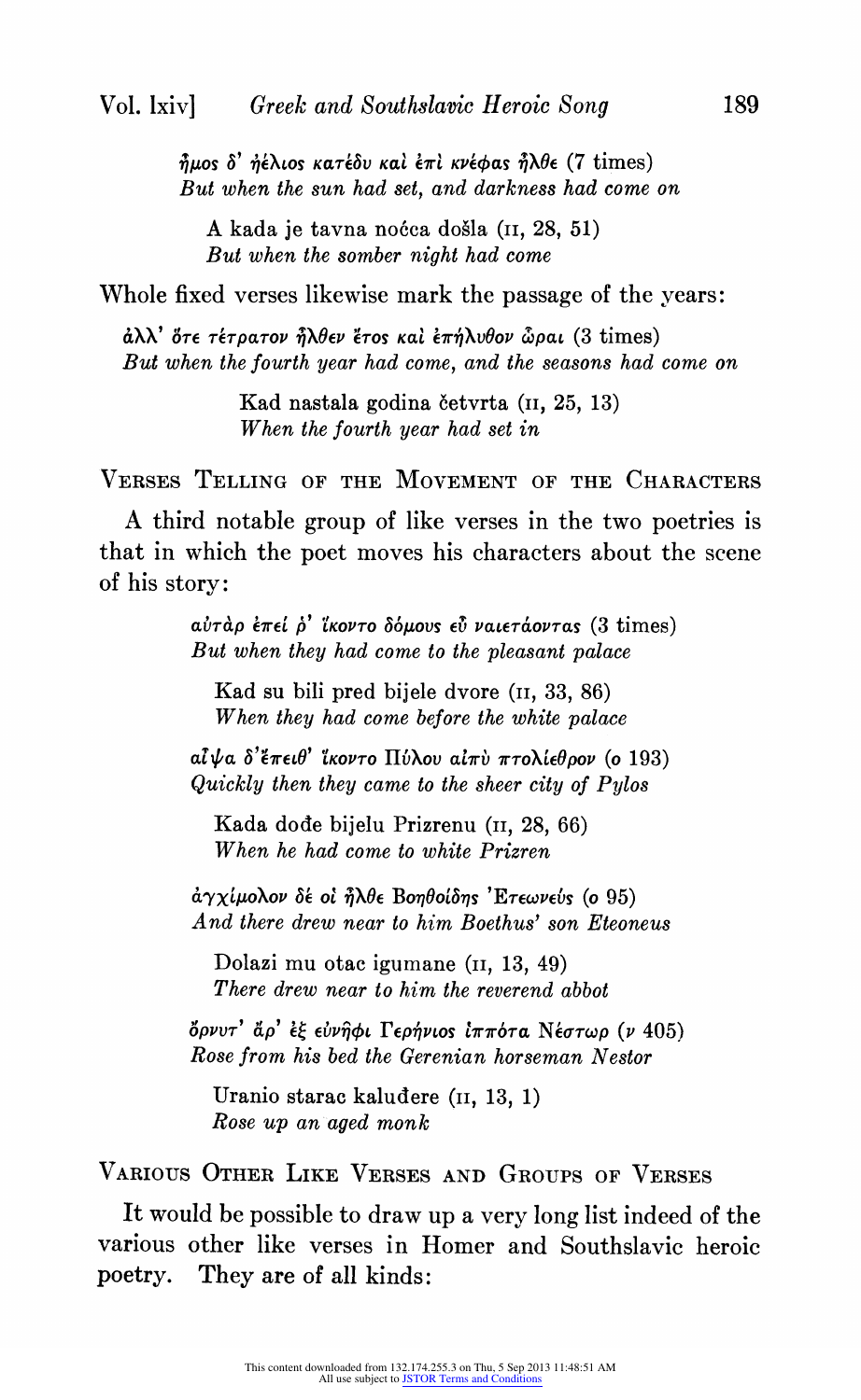δήσε δ' όπίσσω χείρας έυτμήτοισιν ίμασι ( $\Phi$  30) He bound his hands in back with well-cut thongs

> Svezaše mu ruke naopako (III, 21, 113) They bound his hands behind him

aύτοκασιγνήτη όλοόφρονος Αίήταο (κ 137) The very sister of the baleful-hearted Aeetes

> Mila seka Frpce Ibrahima (III, 26, 38) The dear sister of Ibrahim Ferptsa

 $\sigma\pi\alpha\sigma\sigma\alpha\mu\epsilon\nu$ os  $\tau\alpha\nu\omega\eta\kappa\epsilon s$  dop  $\pi\alpha\chi\epsilon$ os  $\pi\alpha\rho\alpha$   $\mu\eta\rho$ ou (3 times) Drawing his sharp-edged sword from beside his stout thigh

> On poteže sablju od bedrice (II, 24, 164) He drew his sword from beside his thigh

 $\omega$ ιμωξεν δ' άρ' έπειτα καί  $\omega$  πεπλήγετο μηρώ (3 times) He groaned then, and smote his thighs

> Udari se rukom po koljenu (III, 24, 40) He smote his hand upon his knee

When, as happens in many cases, the action of the poetry is alike even in its details, we may find whole groups of like verses:

> Kad se pobre nakitile vina Onda reče Tanković Osmane (III, 24, 5 f.) When the comrades had sated themselves with wine Then spoke Osman Tankovitch

αὐτάρ ἐπεὶ πόσιος καὶ ἐδητύος ἐξ ἔρον ἕντο, τοΐς άρα μύθων ἦρχε Γερήνιος ἱππότα Νέστωρ (γ 67 f.) But when they had sent from them desire for drink and food Then began to speak the Gerenian horseman Nestor

Pa pripasa sablju okovanu, I prigrnu curak od kurjaka, A na glavu kapu od kurjaka, Pa uzimlje koplje ubojito (II, 41, 75-77, 79) And he belted on his sharp sword, And put on a coat of wolfskin, And on his head a cap of wolfskin, And he grasped a spear of battle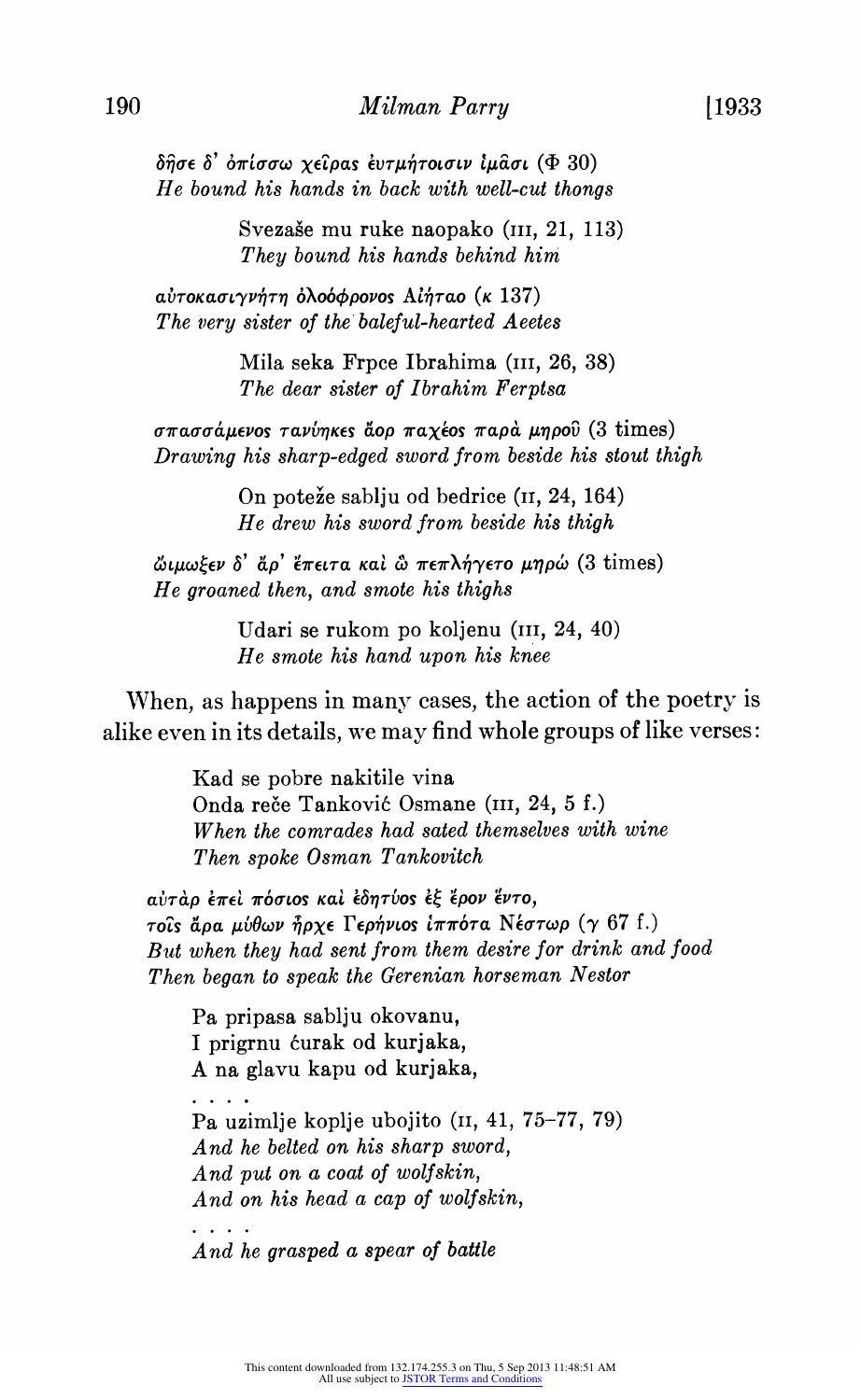$\dot{\alpha}$ μφίδ' άρ' ὤμοισιν βάλετο ξίφος άργυρόηλον, (4 times) έσσατο δ' έκτοσθεν ρινον πολιοΐο λύκοιο, (Κ 334) κρατί δ' έπ ιφθίμωι κυνέην εύτυκτον έθηκεν (4 times)  $\epsilon$ ΐλετο δ' ἄλκιμον ἔγχος ἀκαχμένον ὀξέι χαλκῶι (4 times) About his shoulders he slung his silver-studded sword, And he put on over all the hide of a grey wolf, And on his mighty head he set a well-made helm, And took a strong spear pointed with sharp bronze

> Njim, dolazi Blažena Marija, Roni suze niz bijelo lice. Nju mi pita gromovnik Ilija: "Sestro naša, Blažena Marija! Kakva ti je golema nevolja, Te ti ronis suze od obraza?" Al govori Blazena Marija: "A moj brate, gromovnik Ilija!<br>Kada neću suze proljevati? (II. 1. 10-17) Kada neću suze proljevati?

Unto them drew nigh blessed Mary, Weeping tears down her white face. Her questioned the thunderer Elijah: "Our sister, blessed Mary! What is your great sorrow That you weep tears adown your cheeks?" Answered him blessed Mary: "O my brother, thunderer Elijah! How may I not pour forth my tears?

Πάτροκλος δ' 'Αχιληνι παρίστατο ποιμένι λαών δάκρυα θερμά χέων ώς τε κρήνη μελάνυδρος

τον δε ίδών ὤκτιρε ποδάρκης δίος 'Αχιλλεύς καί μιν φωνήσας έπεα πτερόεντα προσηύδα· τίπτε δεδάκρυσαι, Πατρόκλεες, ήύτε κούρη

 $\overline{1}$   $\overline{1}$   $\overline{1}$ 

 $\ddot{\phantom{a}}$ 

τον δέ βαρύ στενάχων προσέφης, Πατρόκλεες ίππεῦ· "  $\ddot{\omega}$  'Axileo IInlinos vie, μέγα φέρτατ' 'Axaiων,  $\mu$ ή νεμέσα· τοίον γάρ άχος βεβίηκεν 'Αχαιούς

(II 2 f., 5-7, 20-22) But Patroclus stood beside Achilles the shepherd of the people, Pouring forth warm tears like a spring of dark water . . . .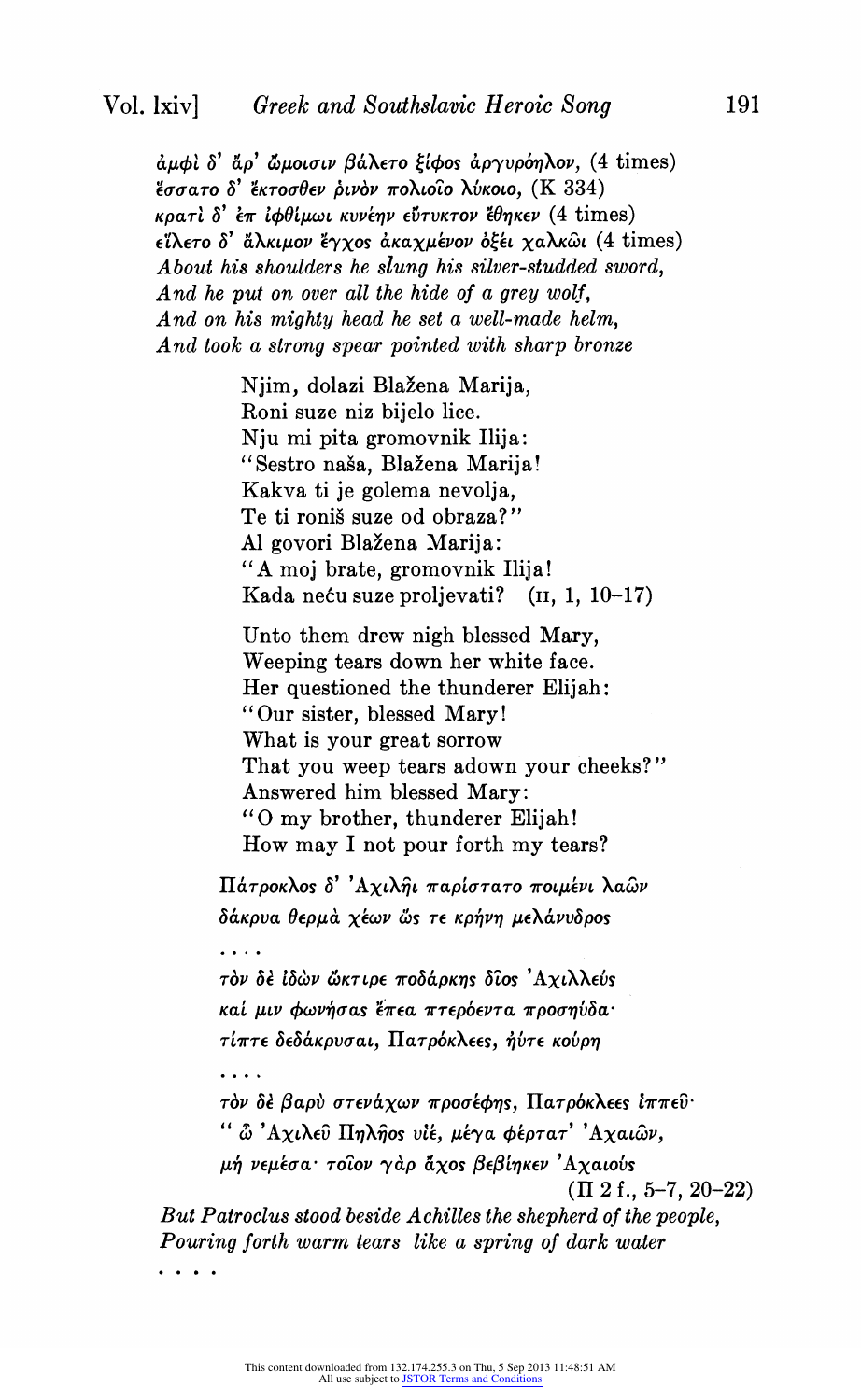And when he saw him, swift-footed Achilles pitied him, And spoke and addressed him winged words: "Why are you in tears, Patroclus, like a girl With a groan you spoke to him, horseman Patroclus: "0 Achilles, Peleus' son, far the mightiest of the Achaeans! Be not angry: such grief has come upon the Achaeans

Finally, there are the many cases in which the thought which Homer expresses in one line will be expressed by the Southslavic singers in two full lines:

 $\tau$ ίς πόθεν είς άνδρων; πόθι τοι πόλις ήδε τοκήες; (α 170) Who are you, and whence? Where is your city and where your parents?

> Otkle 1i si, od koje 1' krajine? Kako l' tebe po imenu viču (III, 21, 73 f.) Whence come you, from what land? What is the name by which they call you?<sup>8</sup>

In other cases there will be some small difference in the essential meaning of the verses:

> Posadi ga u stolove zlatne, Ugosti ga vinom i rakijom I gospodskom svakom dakonijem (II, 24, 267-269) She placed him at the golden tables, Guested him with wine and brandy And all manner of lordly delicacies

εΐσε δέ μ' είσαγαγούσα έπι θρόνου αργυροήλου

. . . .  $\sigma$ ίτον δ' αίδοίη ταμίη παρέθηκε φέρουσα,  $\epsilon$ ίδατα πόλλ' έπιθείσα χαριζομένη παρεόντων (κ 366, 371 f.)

8 One of my own texts, dictated by Perkachin Shtyepan of Stolats in Hertsegovina, contains an even fuller expression of this thought:

> Odaklen si, od koga si grada? Cijega si roda i plemena? Kako li se po imenom vičeš? Whence come you, from what city? Of what family and race are you? What is the name by which you call yourself?

These verses contain not only the thought of  $a$  170, but also of  $\theta$  550: είπ' όνομ' όττι σε κείθι κάλεον μήτηρ τε πατήρ τε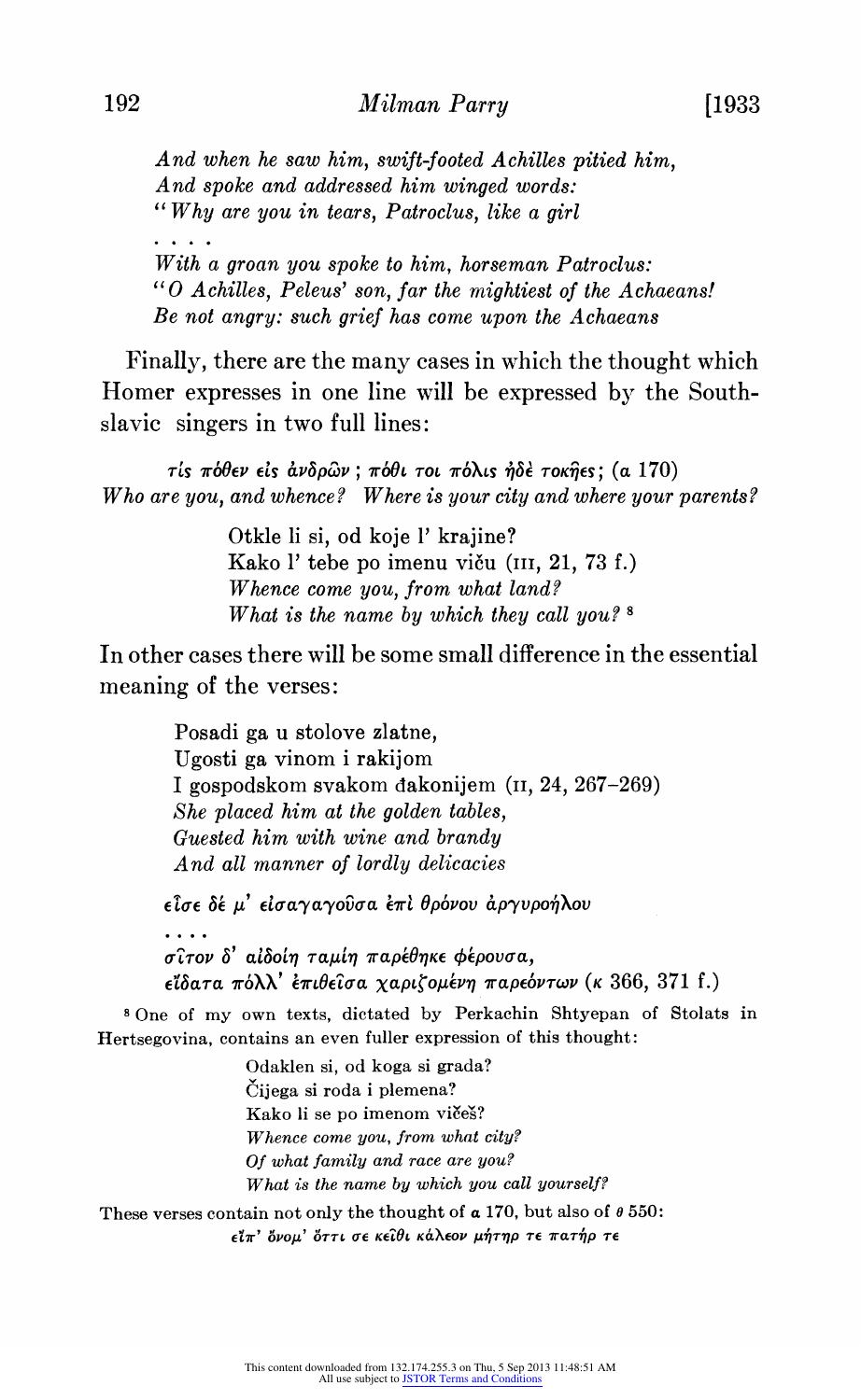And she led me and sat me down upon a silver-studded seat And a grave housekeeper set food before me, Giving me many dishes generously from her store

In such cases as these, though the number of verses is not the same, or the thought is somewhat different because of differences of idiom in the two languages or because of differences in customs, the hearer still has the feeling of a like rhythmic mould of the thought, and we find at work the same forces which tend to make the whole verse the dominating unit of the poetic style.

This rhythmic likeness of the thought of the two poetries also is found, though to a somewhat less striking degree, when the different lengths of verse have made it necessary for the Southslavic singers to use two verses where Homer uses one, or when Homer uses only a half-verse where the Southslavic poets have a whole verse. An example of the first kind is this:

> Vidosava, moja vjerna Ijubo! Ja sam nocas 6udan san usnio (ii, 24, 137-138) Vidosava, my true wife, In the night I dreamed a wondrous dream.

 $\kappa\lambda\hat{v}\tau\epsilon$ , φίλοι· θεΐός μοι ενύπνιον ήλθεν ὄνειρος (twice) Hear me, friends! In my sleep there came a wondrous dream.

In such a case as this, where the thought begins and ends with a verse, though not the same verse in the Southslavic poetry, the verse is still felt as the unit. In cases of the second kind, however, it is a part of the verse which corresponds with the whole verse:

> Ono reče, na noge ustade ( $\text{II}, 2, 19$ ) So he spoke, and rose to his feet

 $\ddot{\omega}$ s είπ $\dot{\omega}$ ν άνόρουσε, [τίθει δ' άρα οί πυρόs έγγύs] (ξ 518) So he spoke, and leaped up [and set up for him near the fire]

> A on ode uz bijelu kulu (II, 13, 103) But he went through the white palace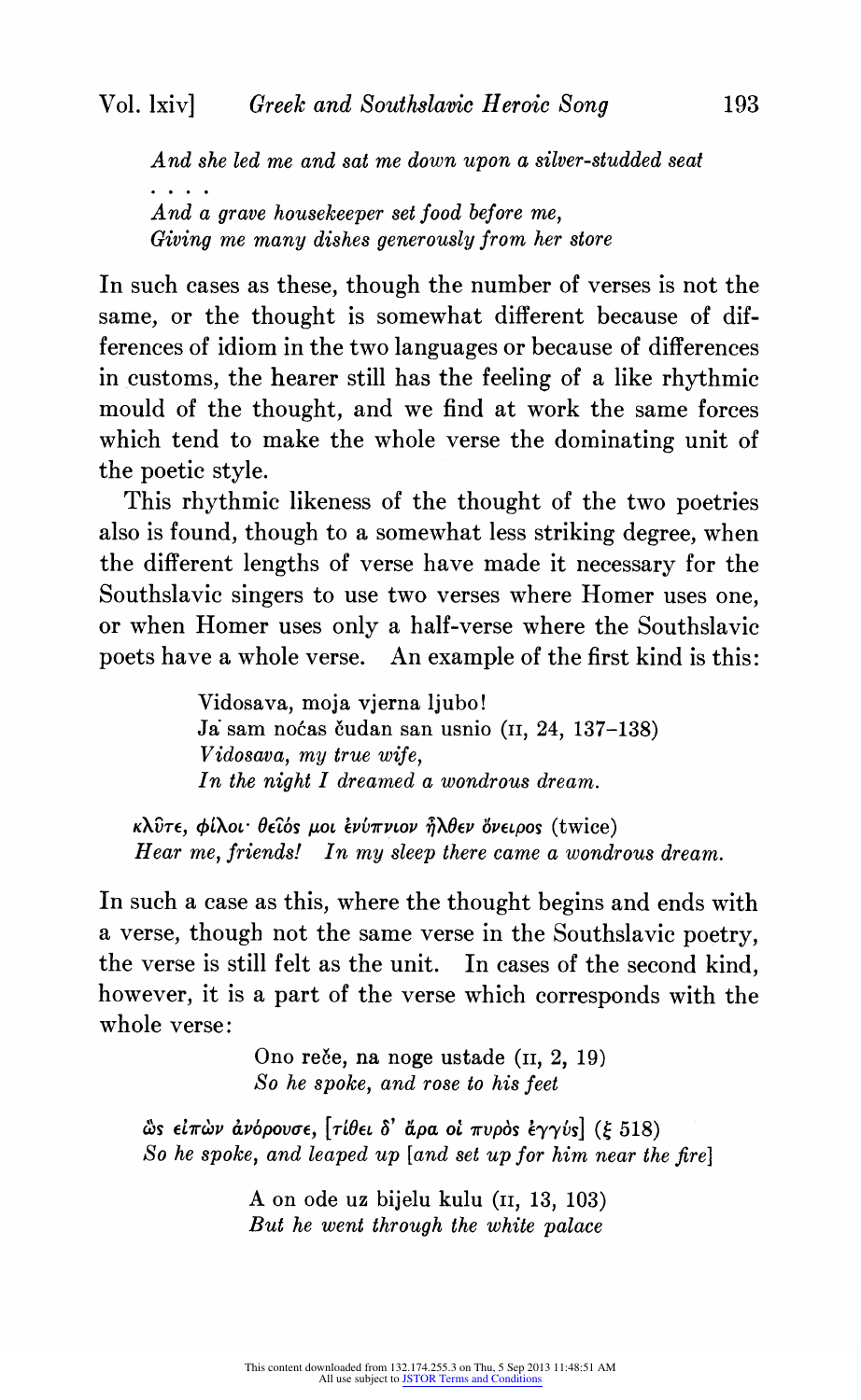$\beta$ η δ' ϊμεναι διά δώμαθ' [[ν' άγγείλειε τοκεῦσι (ζ 50) And she went through the palace [that she might tell her parents]

Even in such cases as these, however, the verse break in the hexameter is strong enough to keep much of the rhythmic likeness.

As a matter of fact, instances of these two sorts are not nearly as common as one might expect from the difference in the length of the Southslavic and the Homeric verse, because the Greek singers, instead of adding to the thought of a verse, tend to fill it out instead with ornamentation. The greater number of examples quoted from above will show this tendency of the Southslavic to simpleness, of the Homeric to fullness of style. Thus we find the tendency of the two poetries to express the same idea in the like rhythmic form of the whole verse so strong as even to counteract differences of idiom and verse form. The differences of thought, of course, are much stronger: as many as are the points of likeness between these two heroic ages, the differences of customs, religion, warfare, private, social, and political life are more frequent, if not more profound, and such differences make it useless to look in the one poetry for most of the verses of the other. But wherever that thought is the same we find it tending to be expressed in the like form of the whole verse which is also a whole sentence.

There is nothing strange in this common tendency of the two poetries. Indeed, to the person who has actually seen the practice of a living oral poetry it seems the most natural of things: the easiest formula for the oral poet to handle is that which is both a whole sentence and a whole verse. This is the only formula which is complete in itself both in rhythm and thought. It is only formulas of this kind which can be joined on to one another, and be joined together in any number to make a shorter or longer passage. Formulas of other kinds

\* \*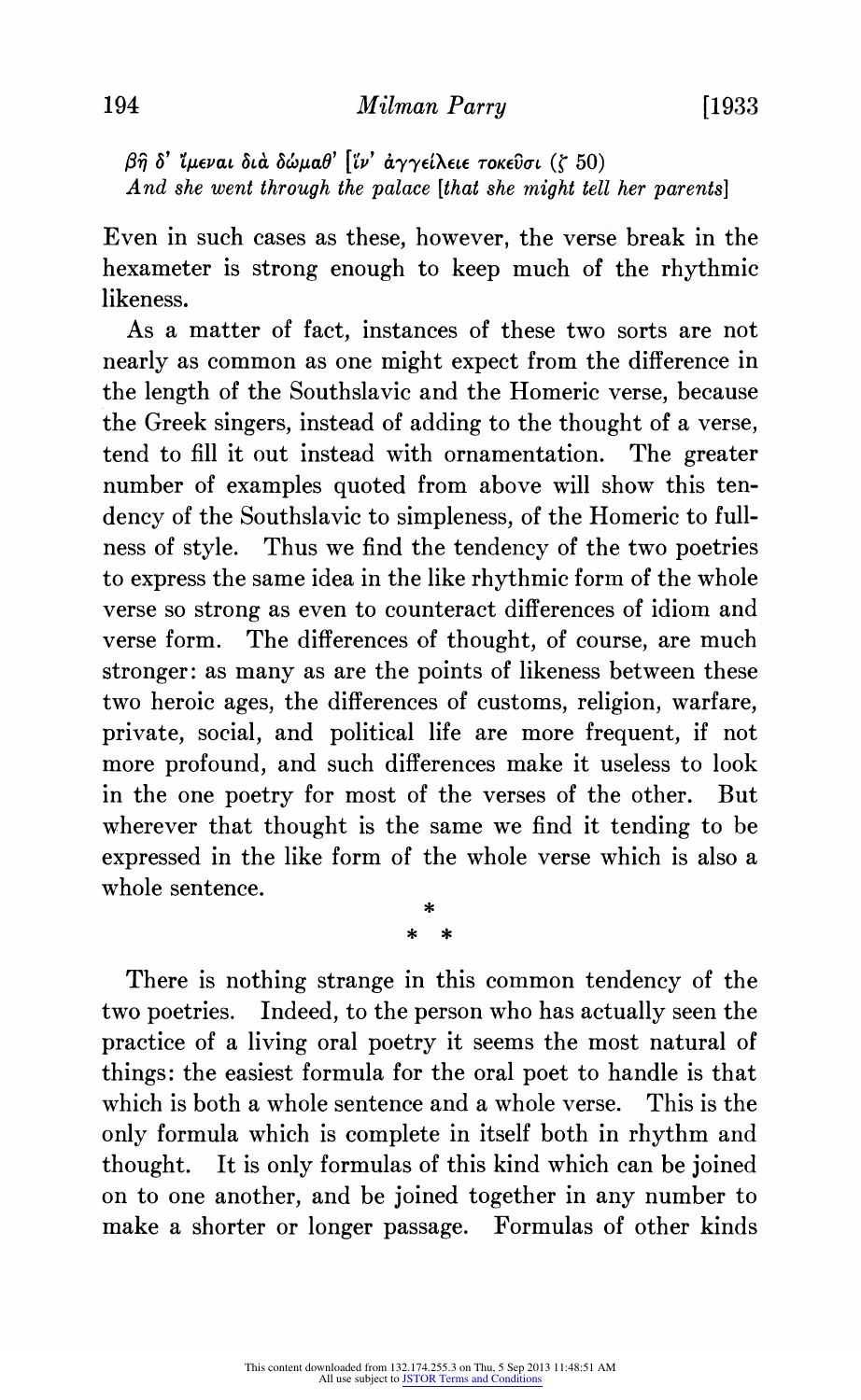can fill only a given part of the verse, and they must be pre- ceded and followed by formulas which are different in rhythm and which contain other parts of the sentence. Thus the art of the oral poet is largely that of grouping together whole fixed verses. These fixed verses themselves are, of course, no work of the single singer, but the gradual work of time and of countless singers ever seeking to cast their thought into the easiest mould. When any one of them hits upon the formula which is poetically good, and which expresses an idea which other singers would wish to use, and expresses it in a form which is easy to use, that formula is kept, and becomes a part of the tradition. In the measure that the idea to be expressed is a common one in the poetry, so is there need for the formula which is easily handled, and since the sentence-verse is most easily handled, the most common ideas will be cast into this form. Also the thought of the poetry will be largely shaped in this process: it is only when the thought of a verse is of the simplest sort that it can be used over and over for different stories and different situations. Thus the singers of an oral poetry ever seek and keep for the common ideas of their poetry the whole verses which give the simple statement of those ideas. Now to a very great degree the common ideas of Southslavic heroic poetry are the same as those of early Greek heroic poetry: it therefore follows that both poetries will often express the same idea in just the length of a verse.<sup>9</sup>

The diction of Southslavic heroic poetry we know to be oral and traditional. The diction of Greek heroic poetry, which has those features which in the Southslavic poetry are due to that traditional and oral nature, such as the feature of whole formulaic verses which we have looked at in these pages, must therefore also be oral and traditional. But we need not stop here at the form: understanding it we can go on to see

\* \* \*

<sup>9</sup> Cf. also Parry, "The Distinctive Character of Enjambement in Homeric Verse;" T. A. P. A. LX (1929), 200-220.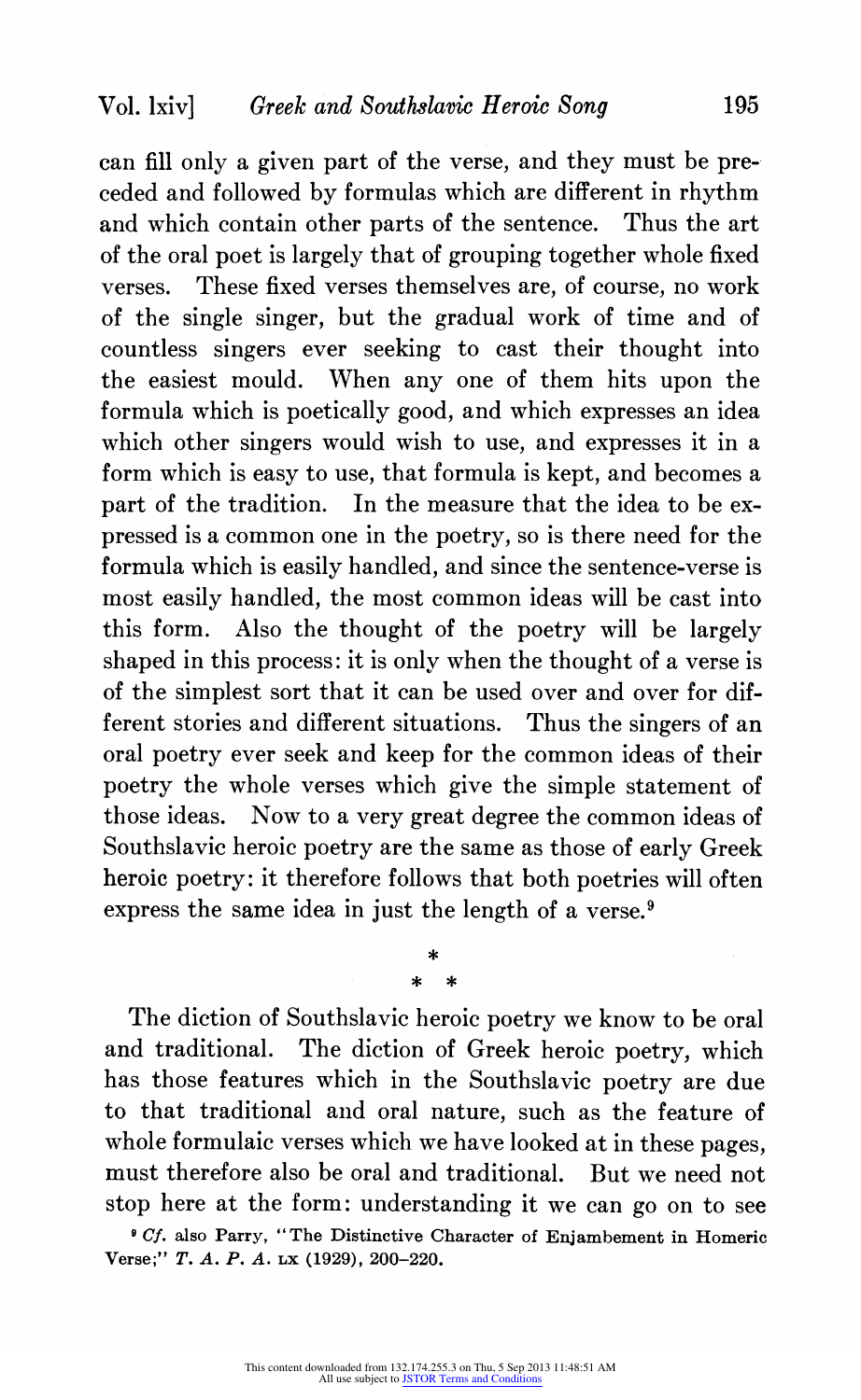196 *Milman Parry* [1933]

the hold which heroic poetry, by its oral and traditional forms has on the life of men of an heroic age.

\* \*

In the summer of 1933 I met in Gatsko, in Hertsegovina, Mitcho Savitch, a man then eighty-two years old. He had never learned to write. He dictated to me a number of poems which told of the uprising against the Turks in 1876, in which he took part, and he also dictated to me the story of his life. It began: " I was twenty-two years old when I took part in my first battle at Ravno above Gatsko...." The account goes on in a prose which keeps falling into verse, thus: "My fourth battle was in the Valley of the Wolves. Two pashas attacked King Nicholas, the Montenegrins and us men of Hertsegovina, in the Valley of the Wolves. King Nicholas met them heroically. There were three pashas, by God:

> Dvije pase bismo i ubismo, A Selima ziva ufatismo. Two pashas we fought and overcame, And Selim we took alive." 10

The first of these two verses is a very common one in all the poetry. It is used very often, for example, in the poems which tell of the battle of Kosovo in 1389, about which has been built one of the greatest cycles of Southslavic poetry. Thus in the poem which tells of lhow Musitch Stephan went to that battle we have the verse  $(n, 46, 162)$ :

> Tri je pase bio i ubio Three pashas he fought and overcame

The verse appears in Vuk's volumes in the poems of different singers, and from different regions. It must have been a very

10 Bilo mi je 22 godine kad sam prvi put bio u boju na Ravnom vise Oacka . . . . E četvrta bitka na Vučji dol. Udariše na Kralja Nikolu dvije paše, na Crnogorce i na nas isto Ercegovce, na Vucjem dolu. Kralj Nikola junacki doceka. Tri su Bogami pase bile.